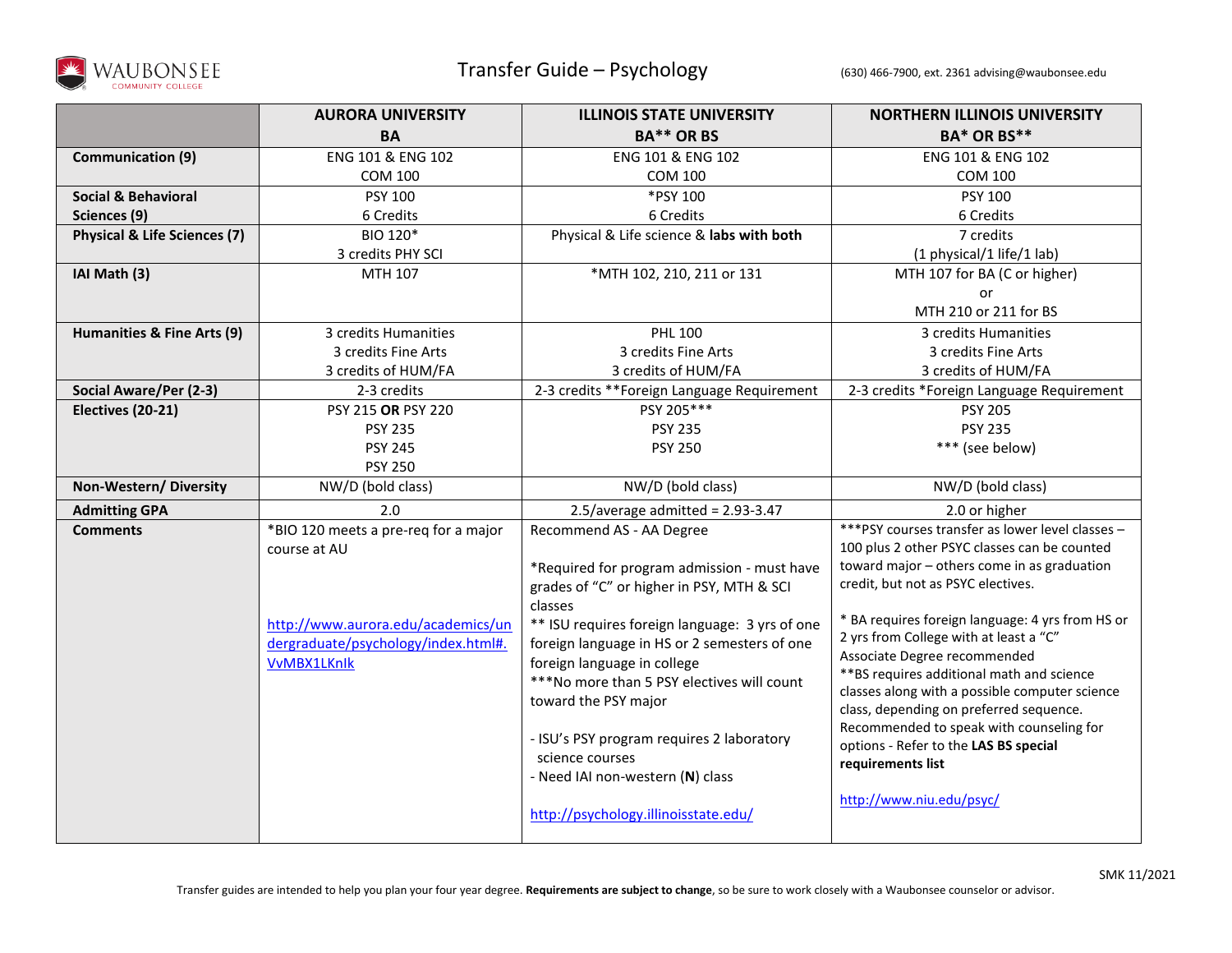

|                                     | SOUTHERN ILLINOIS UNIVERSITY        | <b>UNIVERSITY OF IL - CHICAGO</b>                                                             | <b>UNIVERSITY OF IL -</b>                                                               |
|-------------------------------------|-------------------------------------|-----------------------------------------------------------------------------------------------|-----------------------------------------------------------------------------------------|
|                                     | <b>BA</b>                           | <b>BA</b>                                                                                     | <b>URBANA-CHAMPAIGN</b>                                                                 |
|                                     |                                     |                                                                                               | <b>BS</b>                                                                               |
| <b>Communication (9)</b>            | ENG 101 & ENG 102                   | <b>ENG 101</b>                                                                                | <b>ENG 101</b>                                                                          |
|                                     | <b>COM 100</b>                      | <b>ENG 102</b>                                                                                | <b>ENG 102</b>                                                                          |
| <b>Social &amp; Behavioral</b>      | <b>PSY 100</b>                      | <b>PSY 100</b>                                                                                | PSY 100                                                                                 |
| Sciences (9)                        | 6 Credits                           | 6 credits (See comments)                                                                      | 6 Credits                                                                               |
| <b>Physical &amp; Life Sciences</b> | 7 credits                           | Physical & Life science & labs with both - Analyzing                                          | 7 credits                                                                               |
| (7)                                 | (1 physical/1life/1 lab)            | the Natural World (*Transferology)                                                            | (1 physical/1life/1 lab)                                                                |
| IAI Math (3)                        | MTH 210-Recommended                 | MTH 107 (*Transferology)                                                                      | MTH 107                                                                                 |
|                                     | IAI MTH 101, 102, 211               |                                                                                               |                                                                                         |
| <b>Humanities &amp; Fine Arts</b>   | 3 credits Humanities                | 9 credits (See Comments)                                                                      | 3 credits Humanities                                                                    |
| (9)                                 | 3 credits Fine Arts                 |                                                                                               | 3 credits Fine Arts                                                                     |
|                                     | 3 credits of HUM/FA                 |                                                                                               | 3 credits of HUM/FA                                                                     |
| Social Aware/Per (2-3)              | 2-3 credits **Foreign Language      | 2-3 credits *Foreign Language Requirement                                                     | 2-3 credits *Foreign Language Requirement                                               |
|                                     | Requirement                         |                                                                                               |                                                                                         |
| Electives (20-21)                   | PSY 215, PSY 220, PSY 226, PSY 235, | Choose 1 course:                                                                              | Choose 2 courses:                                                                       |
|                                     | PSY 240, PSY 245                    | PSY 205, PSY 235, PSY 240, PSY 250                                                            | must have grades of "B" or higher                                                       |
|                                     |                                     |                                                                                               | PSY 220, PSY 235, PSY 240, PSY 245, PSY 250                                             |
| Non-Western/Diversity               | NW/D (bold class)                   | NW/D (bold class)                                                                             | NW/D (bold class)                                                                       |
| <b>Admitting GPA</b>                | 2.0 or higher                       | 2.5 or higher (avg. admitted=3.0-3.7)                                                         | 3.0 or higher                                                                           |
| <b>Comments</b>                     | * ONLY 5 PSY transfer courses will  | ** Check UIC Transfer Guide                                                                   | Will only accept 60 credits from WCC.                                                   |
|                                     | count for the PSY major *           | 1 class - Exploring World Cultures                                                            | *U of I requires foreign language thru the 4 <sup>th</sup> level                        |
|                                     |                                     | 1 class - Understanding the Creative Arts<br>1 class - Understanding the Individual & Society | in either HS or college as a graduation<br>requirement Strongly recommended to complete |
|                                     | ** SIU requires 2 semesters of the  | 1 class - Understanding the Past                                                              | language requirement before transferring.                                               |
|                                     | same foreign language for           | 1 class - Understanding U.S. Society                                                          | - Sophomore transfers should complete at least 2                                        |
|                                     | graduation                          |                                                                                               | and junior transfers are required to complete at                                        |
|                                     |                                     | *Language Requirement: 4 semesters/4 <sup>th</sup> level                                      | least 3 Psychology courses with a GPA of 3.0 in                                         |
|                                     | 26 or more hours needed for         |                                                                                               | those courses prior to transfer, one of which must                                      |
|                                     | transfer status                     | <b>LAS Requirements:</b>                                                                      | be PSY 100. The remaining two must be chosen                                            |
|                                     |                                     | http://catalog.uic.edu/ucat/colleges-depts/liberal-arts-<br>sciences/#b2                      | from any articulated 200-level Psychology course                                        |
|                                     | http://cola.siu.edu/psychology/     |                                                                                               | <b>UIUC PSY Concentrations:</b>                                                         |
|                                     |                                     | http://psch.uic.edu/                                                                          | Behavioral Neuroscience, Clinical/Community PSY,                                        |
|                                     |                                     |                                                                                               | Cognitive PSY, Developmental PSY, General PSY,                                          |
|                                     |                                     |                                                                                               | Organizational PSY, Social/Personality PSY                                              |
|                                     |                                     |                                                                                               |                                                                                         |
|                                     |                                     |                                                                                               | http://www.psychology.illinois.edu/                                                     |
|                                     |                                     |                                                                                               |                                                                                         |